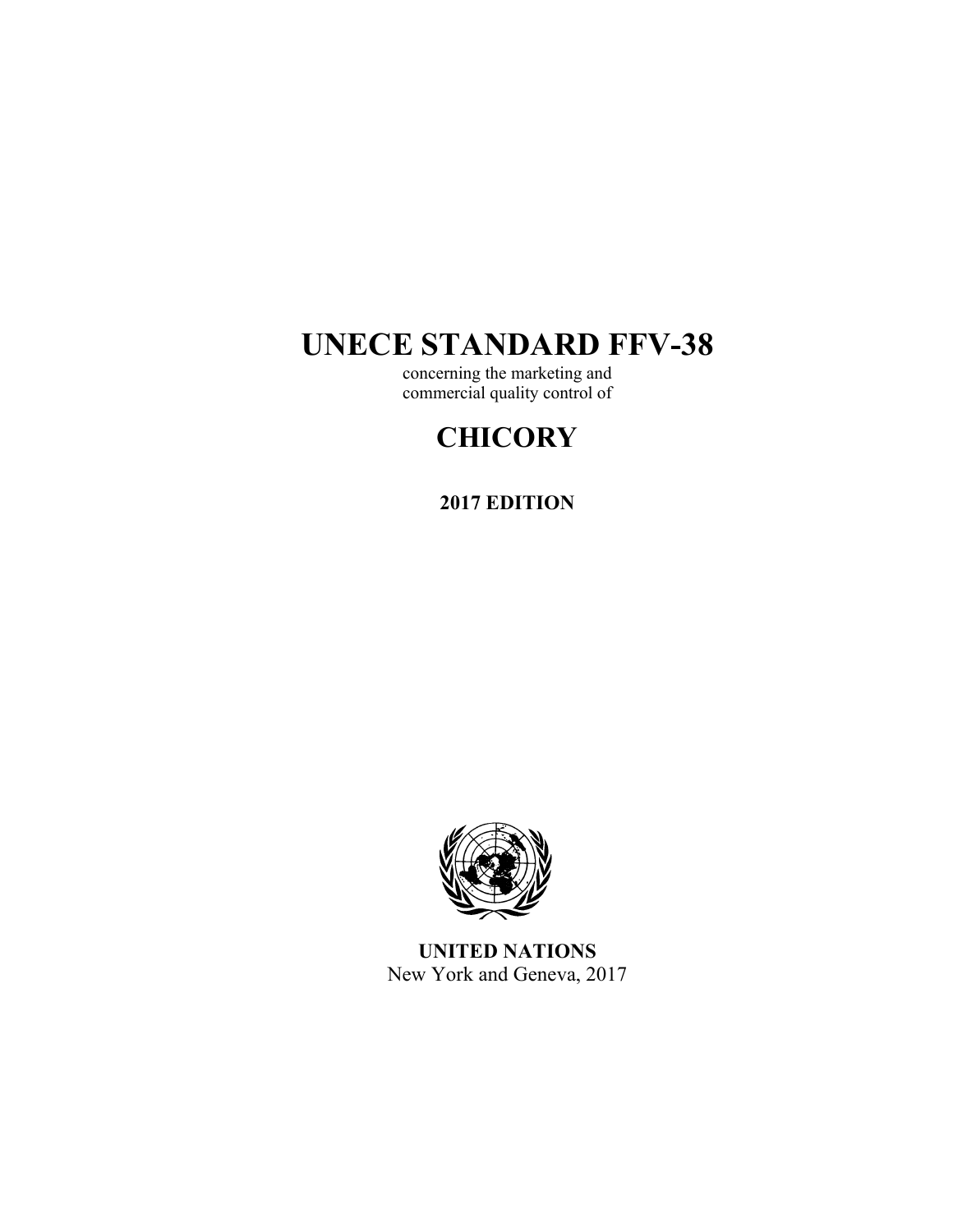#### **NOTE**

#### **Working Party on Agricultural Quality Standards**

The commercial quality standards developed by the Working Party on Agricultural Quality Standards of the United Nations Economic Commission for Europe (UNECE) help facilitate international trade, encourage highquality production, improve profitability and protect consumer interests. UNECE standards are used by governments, producers, traders, importers and exporters, and other international organizations. They cover a wide range of agricultural products, including fresh fruit and vegetables, dry and dried produce, seed potatoes, meat, cut flowers, eggs and egg products.

Any member of the United Nations can participate, on an equal footing, in the activities of the Working Party. For more information on agricultural standards, please visit our website <www.unece.org/trade/agr>.

The present revised Standard for Chicory is based on document ECE/CTCS/WP.7/2016/19, reviewed and adopted by the Working Party at its seventy-second session.

Aligned with the Standard Layout (2017)

The designations employed and the presentation of the material in this publication do not imply the expression of any opinion whatsoever on the part of the United Nations Secretariat concerning the legal status of any country, territory, city or area or of its authorities, or concerning the delimitation of its frontiers or boundaries. Mention of company names or commercial products does not imply endorsement by the United Nations.

All material may be freely quoted or reprinted, but acknowledgement is requested.

Please contact the following address with any comments or enquiries:

Agricultural Standards Unit Economic Cooperation and Trade Division United Nations Economic Commission for Europe Palais des Nations CH-1211 Geneva 10, Switzerland E-mail: agristandards@unece.org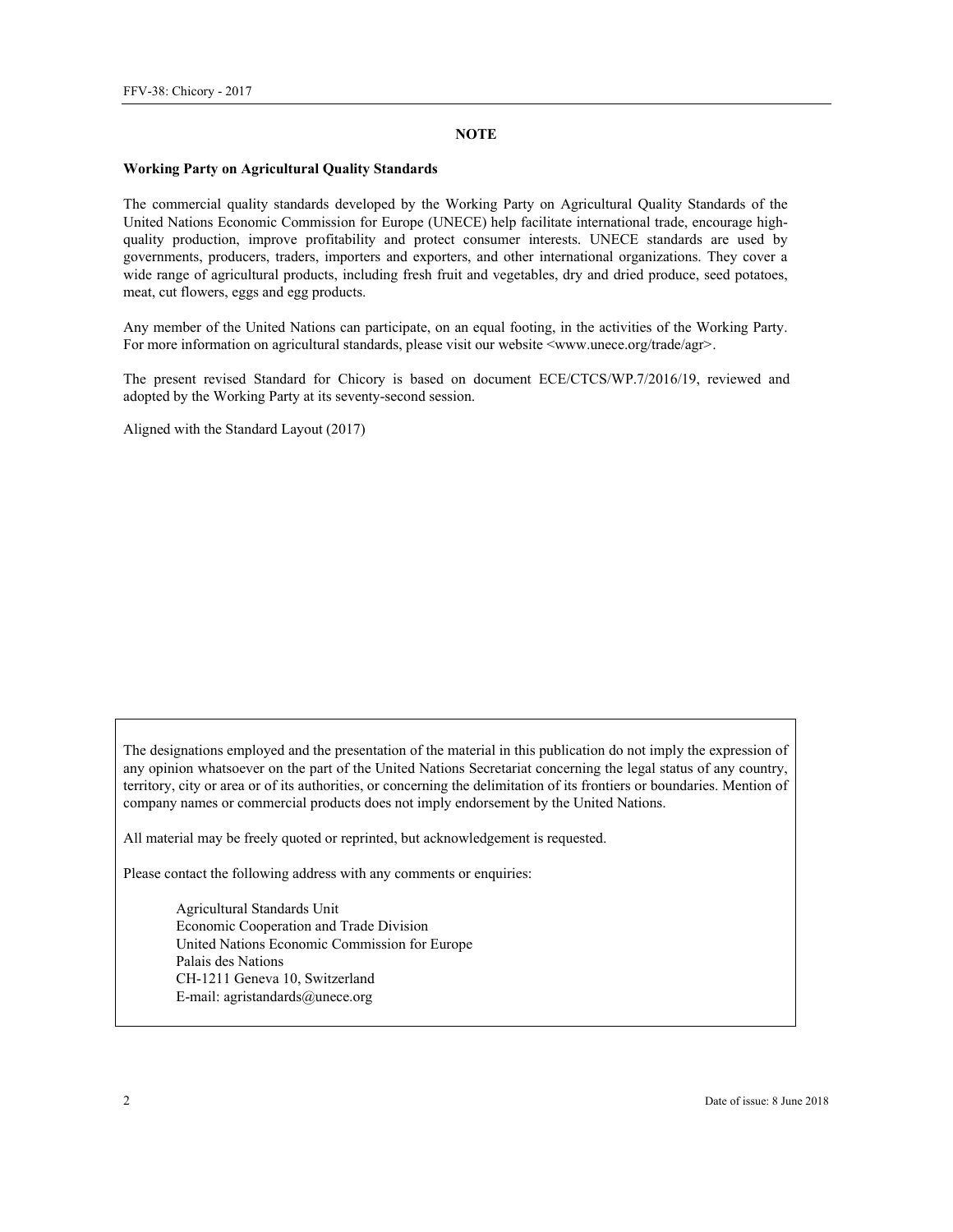# **UNECE Standard FFV-38 concerning the marketing and commercial quality control of Chicory**

# **I. Definition of produce**

This standard applies to witloof chicory and red chicory, i.e. the forced chicory sprouts obtained from the roots of varieties (cultivars) grown from *Cichorium intybus* Foliosum Group to be supplied fresh to the consumer, chicory for industrial processing and radicchio types being excluded.

### **II. Provisions concerning quality**

The purpose of the standard is to define the quality requirements for chicory after preparation and packaging.

However, if applied at stages following export, products may show in relation to the requirements of the standard:

- a slight lack of freshness and turgidity
- for products graded in classes other than the "Extra" Class, a slight deterioration due to their development and their tendency to perish.

The holder/seller of products may not display such products or offer them for sale, or deliver or market them in any manner other than in conformity with this standard. The holder/seller shall be responsible for observing such conformity.

#### **A. Minimum requirements**

In all classes, subject to the special provisions for each class and the tolerances allowed, the chicory must be:

- intact
- sound; produce affected by rotting or deterioration such as to make it unfit for consumption is excluded
- clean, practically free of any visible foreign matter
- free of freezing damage and chilling injury
- fresh in appearance
- practically free from pests
- practically free from damage caused by pests
- free of incipient floral spike more than three quarters of their length
- cut or broken off cleanly at the level of the neck
- free of abnormal external moisture
- free of any foreign smell and/or taste.

The development and condition of the chicory must be such as to enable it: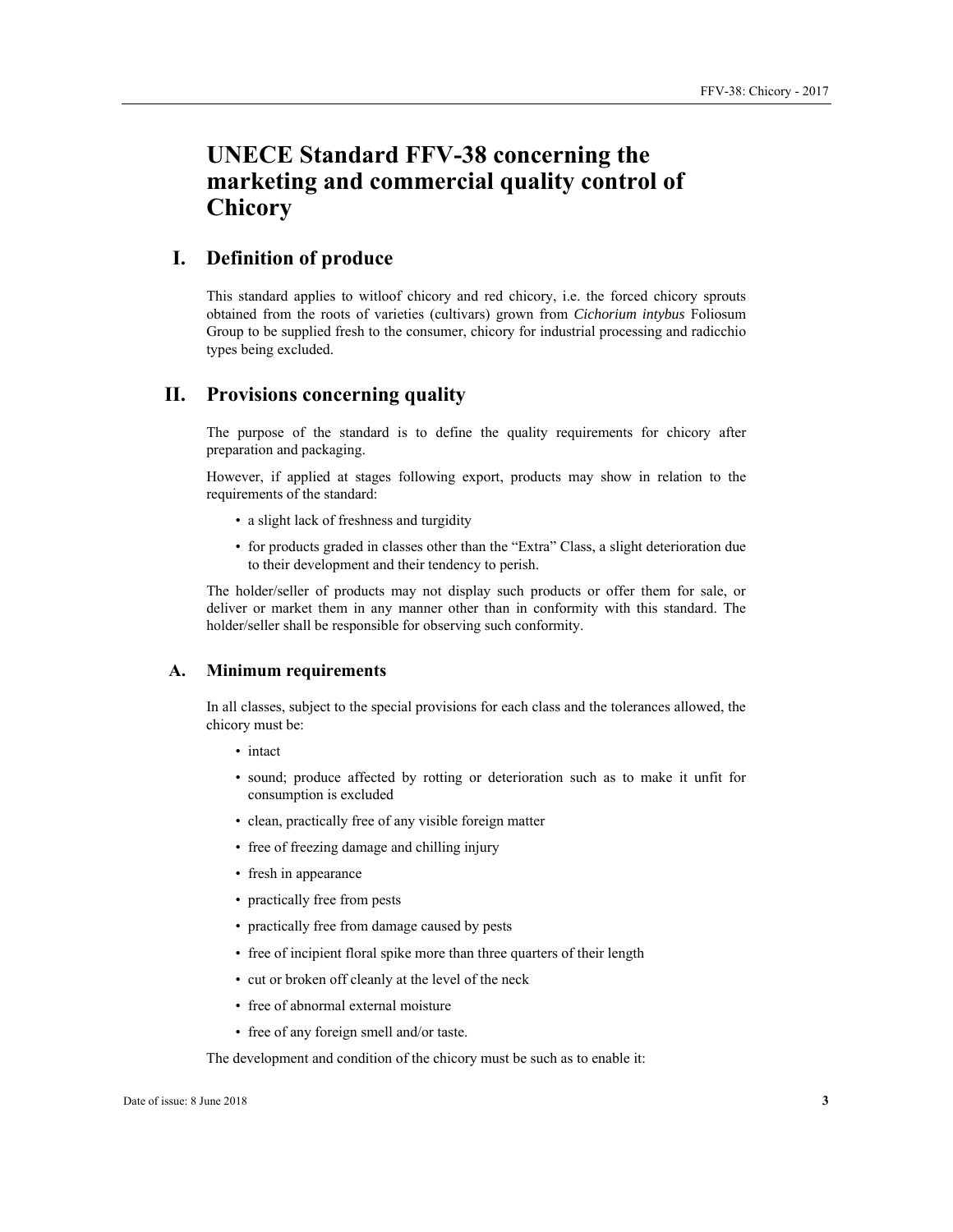- to withstand transportation and handling
- to arrive in satisfactory condition at the place of destination.

#### **B. Classification**

Chicory is classified in three classes, as defined below:

#### *(i) "Extra" Class*

Chicory in this class must be of superior quality. It must be characteristic of the variety and/or commercial type.

Witloof chicory must be:

- well-formed with tightly-closed heads, i.e. the heads must have a well-closed conical tip
- firm
- with outer leaves measuring at least three quarters of the length of the chicory.

Red chicory must be:

- well-formed and the outer leaves may be less compact
- firm
- of a bright colour.

The chicory must be neither greenish nor glassy looking in appearance.

The chicory must be free from defects, with the exception of very slight superficial defects, provided these do not affect the general appearance of the produce, the quality, the keeping quality and presentation in the package.

#### *(ii) Class I*

Chicory in this class must be of good quality. It must be characteristic of the variety and/or commercial type.

Witloof chicory must be:

- reasonably firm
- with outer leaves measuring at least half the length of the chicory.

Red chicory can be of a less bright colour and the outer leaves may be less compact.

The chicory must be neither greenish nor glassy looking in appearance.

The following slight defects, however, may be allowed, provided these do not affect the general appearance of the chicory, the quality, the keeping quality and presentation in the package:

- less well-formed
- tips less tightly closed, provided the diameter of the opening does not exceed one fifth of the maximum diameter of the chicory
- slight glassy to grey or reddish colouration in the tissue of the axis
- slight reddish patches on the outer leaves
- slight bruising.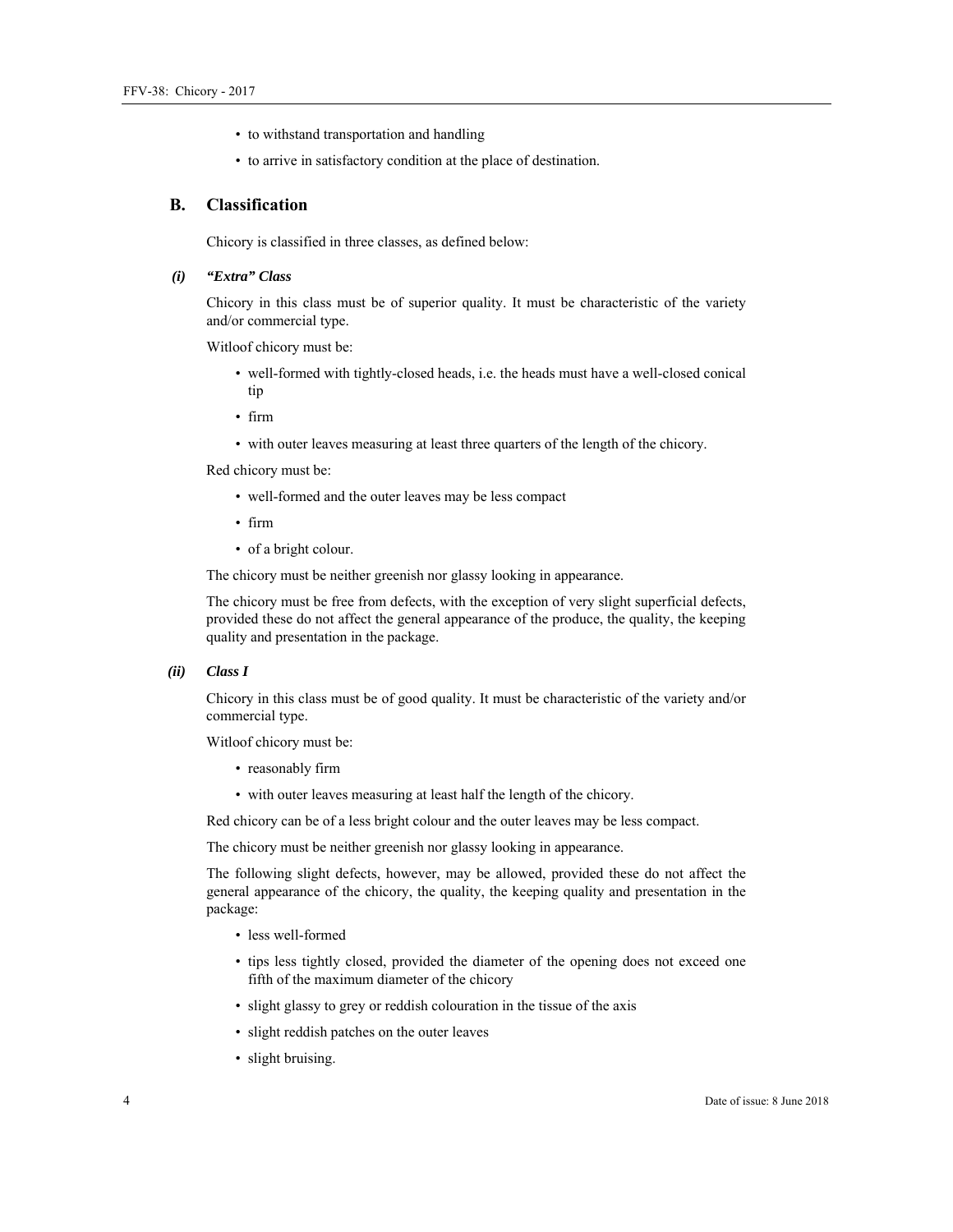#### *(iii) Class II*

This class includes chicory that does not qualify for inclusion in the higher classes but satisfy the minimum requirements specified above.

Red chicory may have less compact outer leaves.

The following defects may be allowed, provided the chicory retains its essential characteristics as regards the quality, the keeping quality and presentation:

- irregular shape
- slightly open tips; the diameter of the opening may not exceed one third of the maximum diameter of the chicory
- glassy to grey or reddish colouration in the tissue of the axis
- reddish patches on the outer leaves
- bruising
- slight greenish shade at the tip of the leaves.

The following defects may be allowed for red chicory:

• slight brown discoloration at the top of the leaves or pale colouration.

# **III. Provisions concerning sizing**

Size is determined by the diameter of the widest section at right angles to the longitudinal axis, and by length.

The minimum and maximum sizes (in cm) for witloof chicory are fixed as follows:

|                  | "Extra" Class | Class I | Class II                 |
|------------------|---------------|---------|--------------------------|
| Minimum diameter | 2.5           | 2.5     | 2.5                      |
| Maximum diameter | b             | 8       | $\overline{\phantom{a}}$ |
| Minimum length   | Q             |         |                          |
| Maximum length   | 17            | 20      | 24                       |

The minimum and maximum sizes (in cm) for red chicory are fixed as follows for all classes:

| Minimum diameter | 2.5                   |
|------------------|-----------------------|
| Maximum diameter |                       |
| Minimum length   |                       |
| Maximum length   | $20(24$ for Class II) |

To ensure uniformity in size, the difference between produce in the same package shall not exceed:

- 2.5 cm in diameter for the "Extra" Class, 4 cm for Class I, and 5 cm for Class II
- 5 cm in length for the "Extra" Class, 8 cm for Class I, and 10 cm for Class II.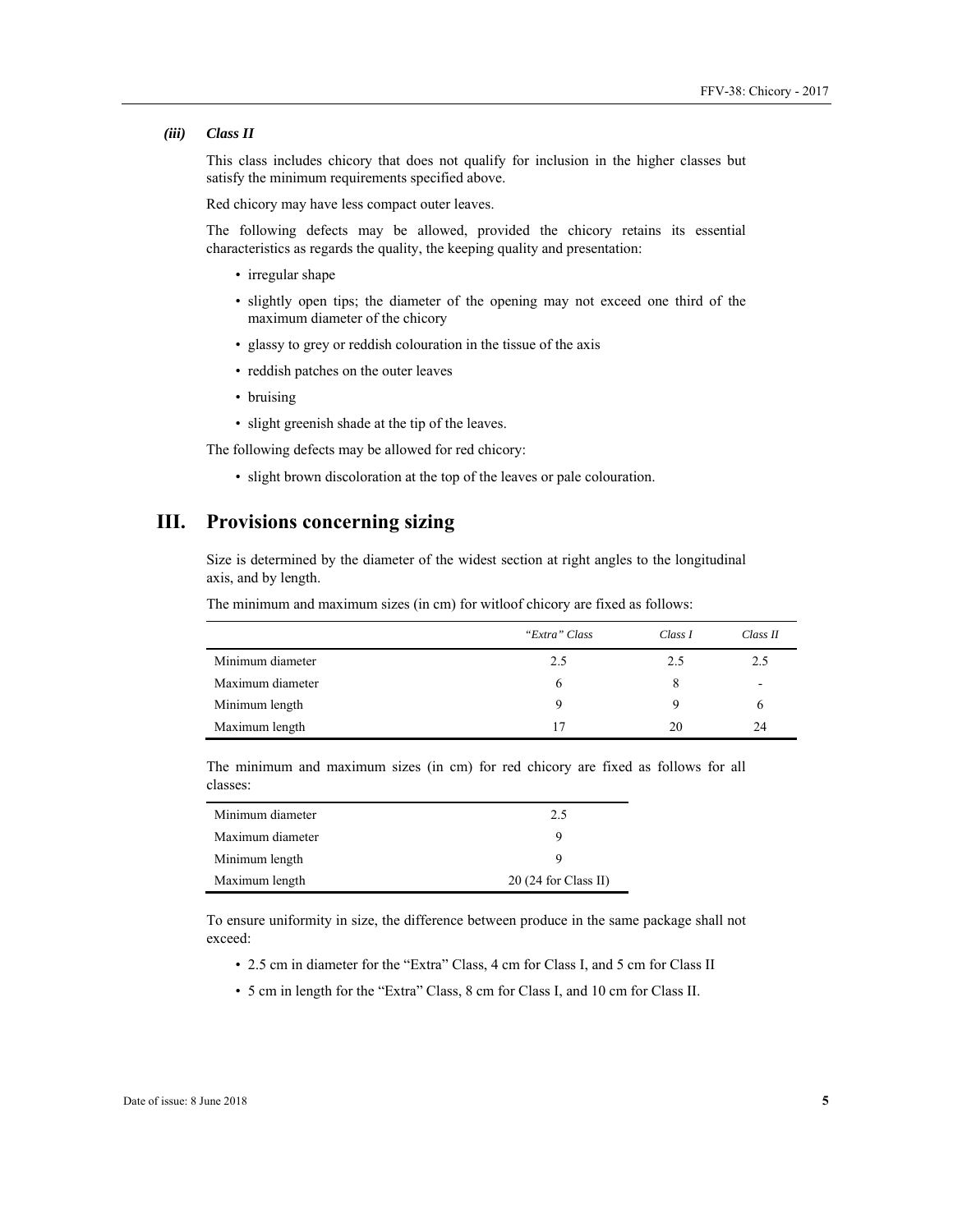## **IV. Provisions concerning tolerances**

At all marketing stages, tolerances in respect of quality and size shall be allowed in each lot for produce not satisfying the requirements of the class indicated.

#### **A. Quality tolerances**

#### *(i) "Extra Class"*

A total tolerance of 5 per cent, by number or weight, of chicory not satisfying the requirements of the class but meeting those of Class I is allowed. Within this tolerance not more than 0.5 per cent in total may consist of produce satisfying the requirements of Class II quality.

#### *(ii) Class I*

A total tolerance of 10 per cent, by number or weight, of chicory not satisfying the requirements of the class but meeting those of Class II is allowed. Within this tolerance not more than 1 per cent in total may consist of produce satisfying neither the requirements of Class II quality nor the minimum requirements, or of produce affected by decay.

#### *(iii) Class II*

A total tolerance of 10 per cent, by number or weight, of chicory satisfying neither the requirements of the class nor the minimum requirements is allowed. Within this tolerance not more than 2 per cent in total may consist of produce affected by decay.

#### **B. Size tolerances**

For all classes: a total tolerance of 10 per cent, by number or weight, of chicory not satisfying the requirements as regards sizing is allowed.

## **V. Provisions concerning presentation**

#### **A. Uniformity**

The contents of each package must be uniform and contain only chicory of the same origin, variety or commercial type, quality and size.

However, a mixture of chicory of distinctly different colours may be packed together in a package, provided it is uniform in quality and, for each colour concerned, in origin. However, in case of those mixtures uniformity in size is not required.

The visible part of the contents of the package must be representative of the entire contents.

#### **B. Packaging**

The chicory must be packed in such a way as to protect the produce properly.

The materials used inside the package must be clean and of a quality such as to avoid causing any external or internal damage to the produce. The use of materials, particularly of paper or stamps bearing trade specifications, is allowed, provided the printing or labelling has been done with non-toxic ink or glue.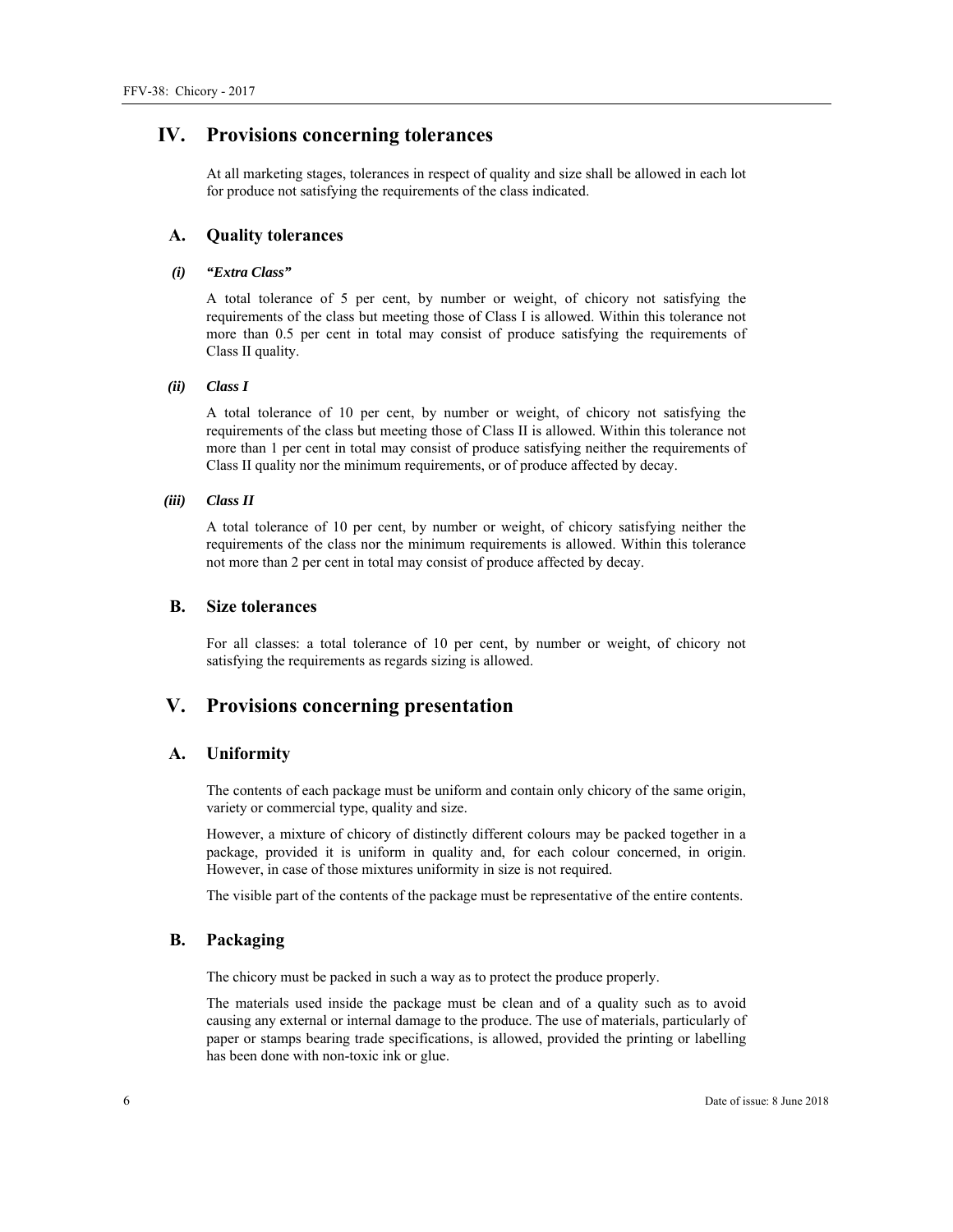Packages must be free of all foreign matter.

# **VI. Provisions concerning marking**

Each package<sup>1</sup> must bear the following particulars, in letters grouped on the same side, legibly and indelibly marked, and visible from the outside.

#### **A. Identification**

Packer and/or dispatcher/exporter:

Name and physical address (e.g. street/city/region/postal code and, if different from the country of origin, the country) or a code mark officially recognized by the national authority<sup>2</sup> if the country applying such a system is listed in the UNECE database.

#### **B. Nature of the produce**

- If the contents are not visible from the outside and depending on the commercial type:
	- "Witloof chicory" or "Endives"
	- "Red chicory"
- "Mixture of chicory", or equivalent denomination, in the case of a mixture of distinctly different colours of chicory. If the produce is not visible from the outside, the colours and the quantity of each in the package must be indicated.

## **C. Origin of the produce**

- Country of origin<sup>3</sup> and, optionally, district where grown, or national, regional or local place name.
- In the case of a mixture of distinctly different colours of chicory of different origins, the indication of each country of origin shall appear next to the name of the colour concerned.

#### **D. Commercial specifications**

- Class
- Size expressed as minimum and maximum lengths (optional).

 $\overline{a}$ 

<sup>&</sup>lt;sup>1</sup> These marking provisions do not apply to sales packages presented in packages. However, they do

apply to sales packages (pre-packages) presented individually. 2 The national legislation of a number of countries requires the explicit declaration of the name and address. However, in the case where a code mark is used, the reference "packer and/or dispatcher (or equivalent abbreviations)" has to be indicated in close connection with the code mark, and the code mark should be preceded by the ISO 3166 (alpha) country/area code of the recognizing country, if not

the country of origin.<br><sup>3</sup> The full or a commonly used name should be indicated.